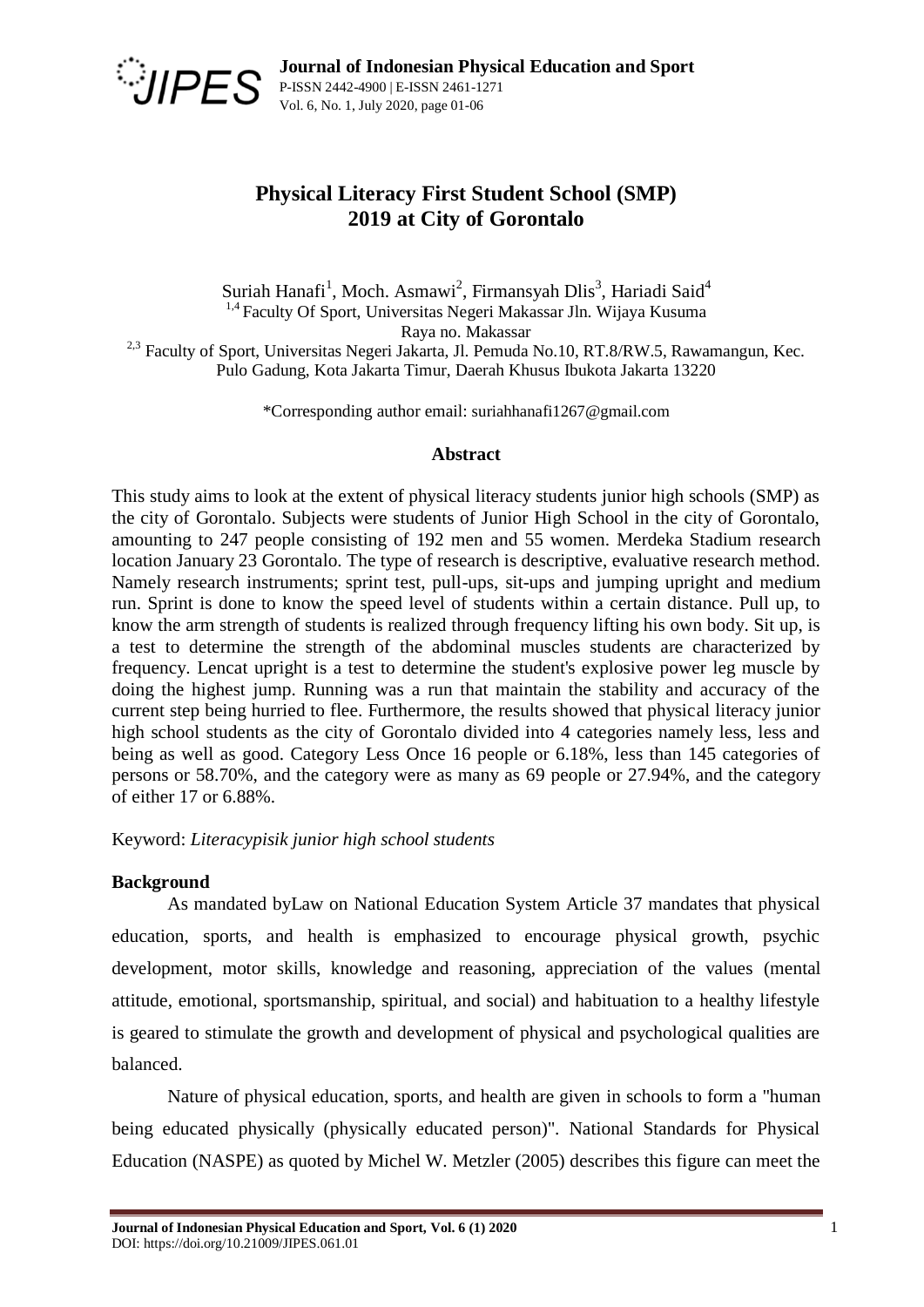standard requirements: (1) Demonstrate the ability to motor skills and movement patterns needed to display a variety of physical activity, (2) Demonstrate understanding of the concept of motion, principles, strategies, and tactics as they apply in the learning and performance of a variety of physical activities, (3) Participate regularly in physical activity, (4) to achieve and maintain improved health and degree of fitness (5) shows the personal and social responsibility in the form of respect for ourselves and others in an atmosphere of physical activity, and 6). Appreciate physical activity for health, enjoyment, challenge, self-expression and or social interaction.

Subjects of Physical Education, Sport and Health including group B subjects in the curriculum structure in 2013, the group of subjects whose content is developed by the center and equipped with local knowledge content developed by local governments. In the structure of the curriculum subject allocation PJOK 3 hours of lessons each week, in which the allocation of each class time learning hours are the minimum amounts that can be added according to the needs of learners. Curriculum Structure 2013, subject PJOK have contributed content to develop the competence of movement and a healthy lifestyle, and gives color to the nation's character education and habituation to a healthy lifestyle that is geared to stimulate the growth and development of physical and psychological qualities are balanced.

Subjects of Physical Education, Sport and Health including group B subjects in the curriculum structure in 2013, the group of subjects whose content is developed by the center and equipped with local knowledge content developed by local governments. In the structure of the curriculum subject allocation PJOK 3 hours of lessons each week, in which the allocation of each class time learning hours are the minimum amounts that can be added according to the needs of learners. Curriculum Structure 2013, subject PJOK have contributed content to develop the competence of movement and a healthy lifestyle, and gives color to the nation's character education and habituation to a healthy lifestyle that is geared to stimulate the growth and development of physical and psychological qualities are balanced.

To know one's physical development can be assessed through physical literacy. Whitehead, in Jacqueline Goodway (2018), says that physical literacy is a description of the physical fitness of a person or group of people. Literacy is a guarantee someone's physical activity. The higher the level of literacy physical person or a group of people getting better the productivity. , Lisa barner (2018) says that literacy Physical provide an opportunity for us to think about all the factors that help individuals to move: the physical, psychological, cognitive, and social. This means that if we want to create a productive human resource then that needs to be addressed is the level of one's physical literacy through sport.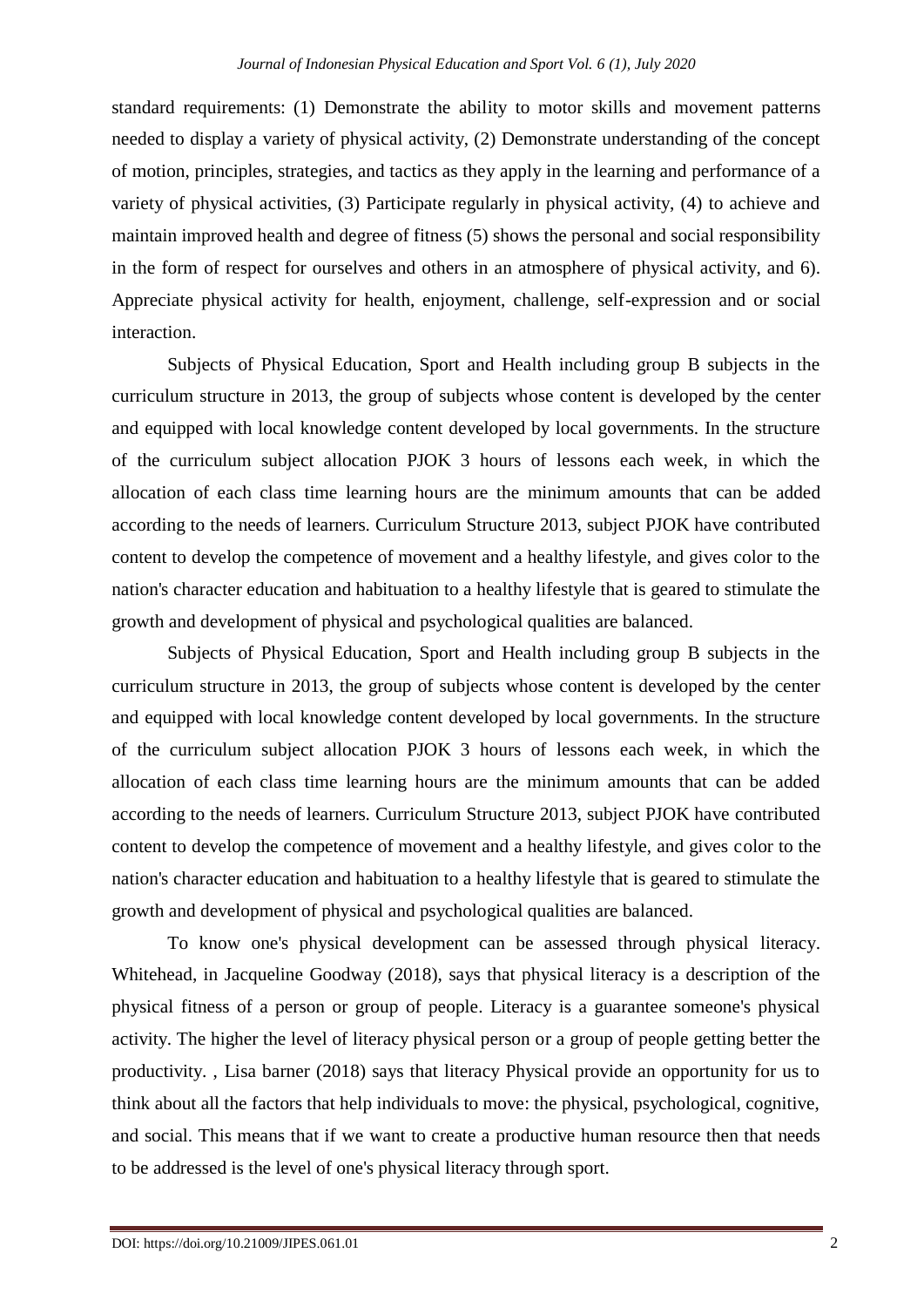In accordance with the explanation Freeman (2007) states that physical education using physical activity to produce an overall enhancement of the quality of the physical, mental, and emotional learners. Physical education treats every student as a unified whole, no longer regard the individual as the owner of a separate body and soul, so are considered may affect each other. Meanwhile, Marilyn M. Buck and colleagues (2007) translates physical education as the study, practice and appreciation for the art and science of human movement (human movement). Physical education is part of the overall educational process. The motion is in the nature and it is a basic feature of human existence as a living being. This means that human beings can be regarded as perfect as it can be running, jumping and throwing.

This study aims to determine the fitness level of junior high school students as the city of Gorontalo after following study physical education in school sports and health respectively. The results of this study will be used as guidance for the improvement of teaching climate especially learning sports physical education and health at each school. In addition the results of this study as well as a warning to teachers of sports to be more serious in performing the task. This is in line Arikunto opinion (2006) which says that the scope of the evaluative research include the curriculum, educators and learners.

### **Method**

The method used in this study is an evaluative method. According to Borg and Gall (2003) evaluation is the process of making judgments about the benefits, value, or balance of educational programs. The evaluation usually begins with a person needs to take decisions on policy, management, or a political strategy. Evaluation activities are designed to generate data on value, service, or the value of educational phenomena. Evaluative research is basically used to examine the success of a program included in the scope of education.

The study involved 247 junior high school students as the city of Gorontalo divided two groups, 192 men and 55 women aged 13-15 years, spread in 20 School. At this stage the child / student seeks increasingly want to know who she is by comparing themselves with peers. If the process without guidance, the child will tend to be difficult to adapt to its environment. For that schools have a responsibility to mitigate them.

The data collection technique is to test the fitness level of each individual with the kind of test that tests sprint, test pull-ups, sit-ups test, vertical jump test and run medium.

### **Results**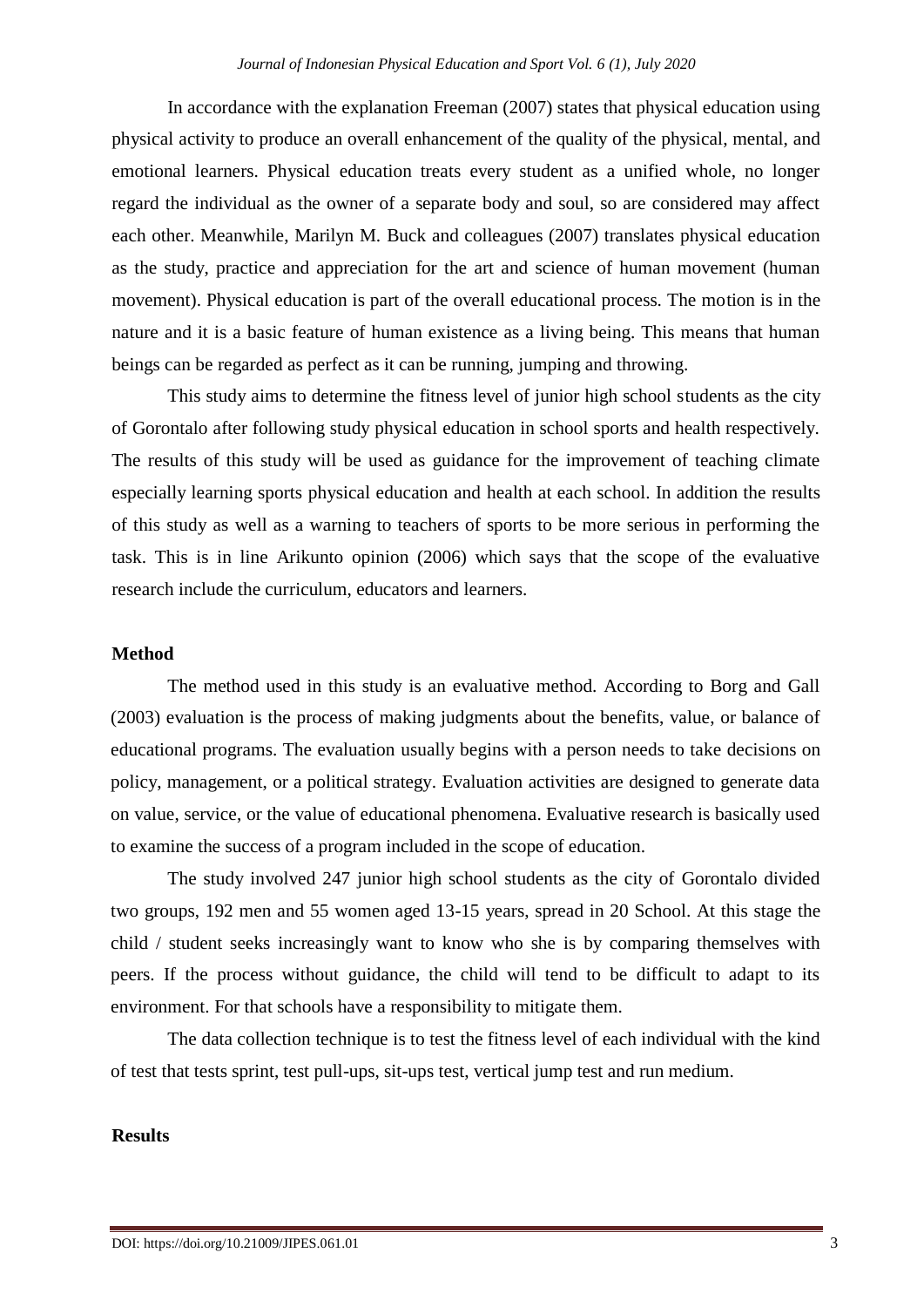The results showed that all students who entered the study shows that different physical literacy with different values. In general, the results menjukan that students who become motorcycle research is at 4 different categories namely;less, less and being as well as good. Category Less Once 16 people or 6.18%, less than 145 categories of people or 58.70% and kategri were as many as 69 people or 27.94%, and the category of either 17 or 6.88%.

#### **Discussion**

The results showed that all students who entered the study shows that different physical literacy with different values. In general, the results menjukan that students who become motorcycle research is at 4 different categories namely;less, less and being as well as good. Category Less Once 16 people or 6.18%, less than 145 categories of people or 58.70% and kategri were as many as 69 people or 27.94%, and the category of either 17 or 6.88%.

As if hinting that the different categories of students who entered the study had physical literacy different. Some are born with physical literacy least once, some are born with physical literacy are less and some are born with moderate physical literacy, and there are born with good physical literacy.

Physical literacy junior high school students as the city of Gorontalo at once much less category16 people or 6.18%, are students who have physical literacy rate is very low compared other students. In general, students who fall into this category have no ideal weight. This happens because they are tied by gadgets both at school and at home so more quietly in the classroom during recess and silent in his bedroom while at home rather than move. Another habit that contributed to their physical literacy rate is indulgence snacking while playing games and so on.

Jacqueline Goodway (2018) says that there are three factors that contribute menyabkan namely the lack of children's playground, school is very sedentary (TV, Game and DVD) as well as an increase in high-fat foods and fast.As a result of their weight go up eventually lazy to move. This means that students who fall into this category more effort needs to be aligned with other students with a high fitness category. Baker &Côté, (2006); Ericsson and colleagues (2003) suggested that students aged 7-12 so dipahamkan that exercise at that age is very good for development and growth. Relative to the Lisa Barnett, (2018)., Recommends children should focus more on sports games because that's where they can socialize freely.

Physical literacy Junior High School students as the city of Gorontalo with less category as145 people or 58.70%,indicates that junior high school students as the city of Gorontalo saving potential unfavorable for themselves, the school and the government.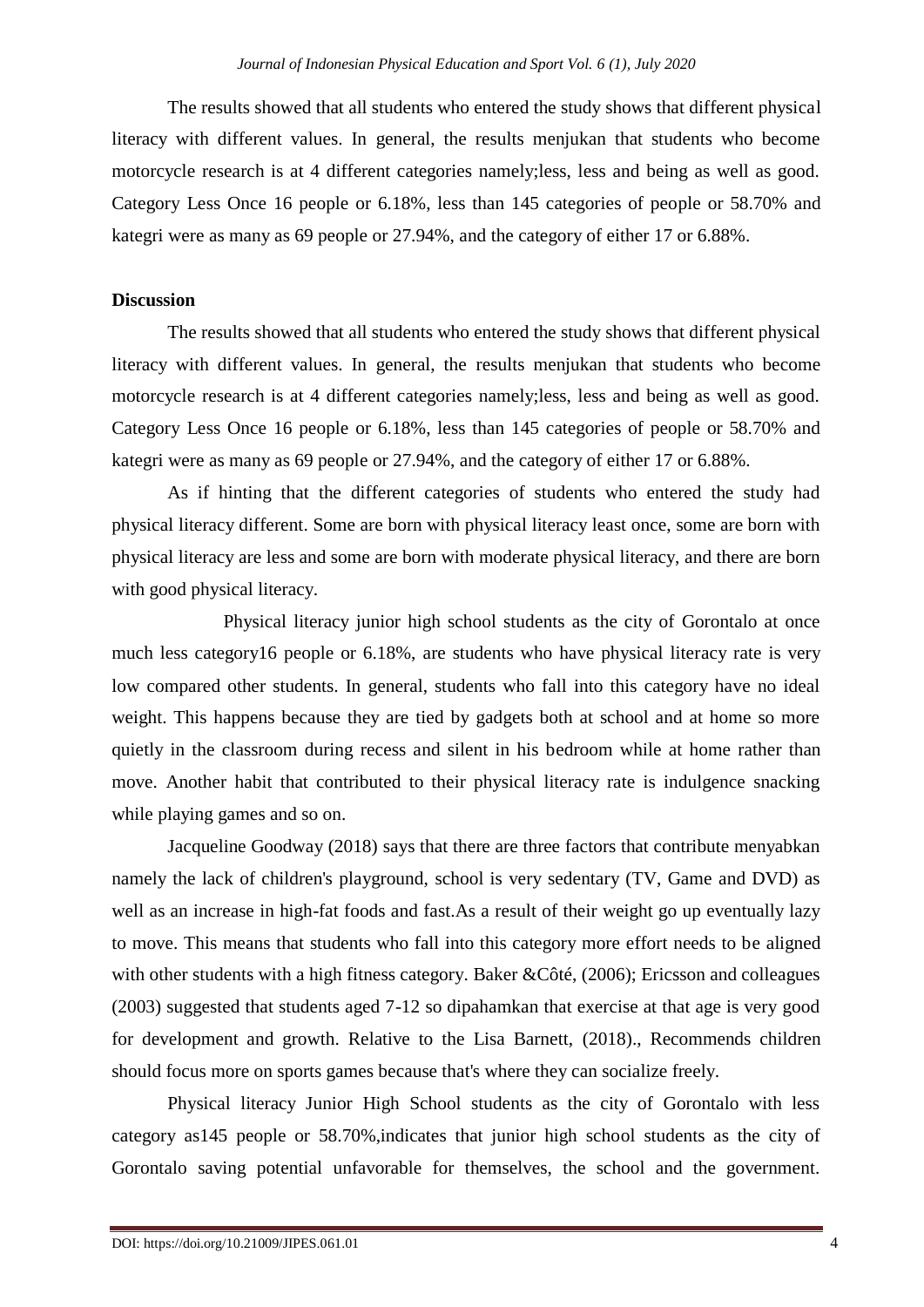Students who fall into this category is very variable in both weight and habits. In terms of weight loss is almost no difference between men and women. Meanwhile, from the habit of snacking women more often than men. Both of these factors greatly influence the level of student activity in which they are more silent room because keasikan gaming and status so that forgot to move. This habit continued until at schools where at rest they choose to stay in class than out of the classroom and play like the other students. This is contrary to what was said RusliLutan (2000) that the child through physical activity geared towards learning resulting in a change of behavior concerning the physical aspect of Intellectual, emotional, social, and moral.

Physical literacy junior high school students as the city of Gorontalo by category were as many as 69 people or 27.94%,is the second highest number of presentations over the percentage amount of the other categories. Medium category indicates that the level of physical literacy junior high school students as the city of Gorontalo are at tarap average. In other words, the level of physical literacy junior high school students as the city of Gorontalo gives hope that learning in school began to improve. Thus it can be ensured that future generations will emerge healthy and can eventually be accomplished as stated by Moh.UzerUsman, 1993).

Physical literacy junior high school students as the city of Gorontalo with both categories were 17, or 6.88%, proving that the junior high school students as the city of Gorontalo few have qualified physical literacy levels. This means increasing the number of hours of study and application of professional education of teachers began to give good results. Though only few in number but at least it gives no sign of any improvement of learning outcomes sport if done properly. SumadiSuryabrata (2007) argues that the development of literacy physical person affected by factors originating from within the learner (internal) that psychological factors and physiological while the factors that come from come from outside the learner (external) that is a factor factors non-social and social factors. This means that students with good category shows that they enjoy the sport as a whole or in other words they are aware that with physical exercise will increase the literacy rate.

#### **Conclusion**

Physical literacy in middle school first in Gorontalo middle category and proved that the level of literacy junior secondary students in the city of Gorontalo are at a scale of less well

#### **Acknowledgement**